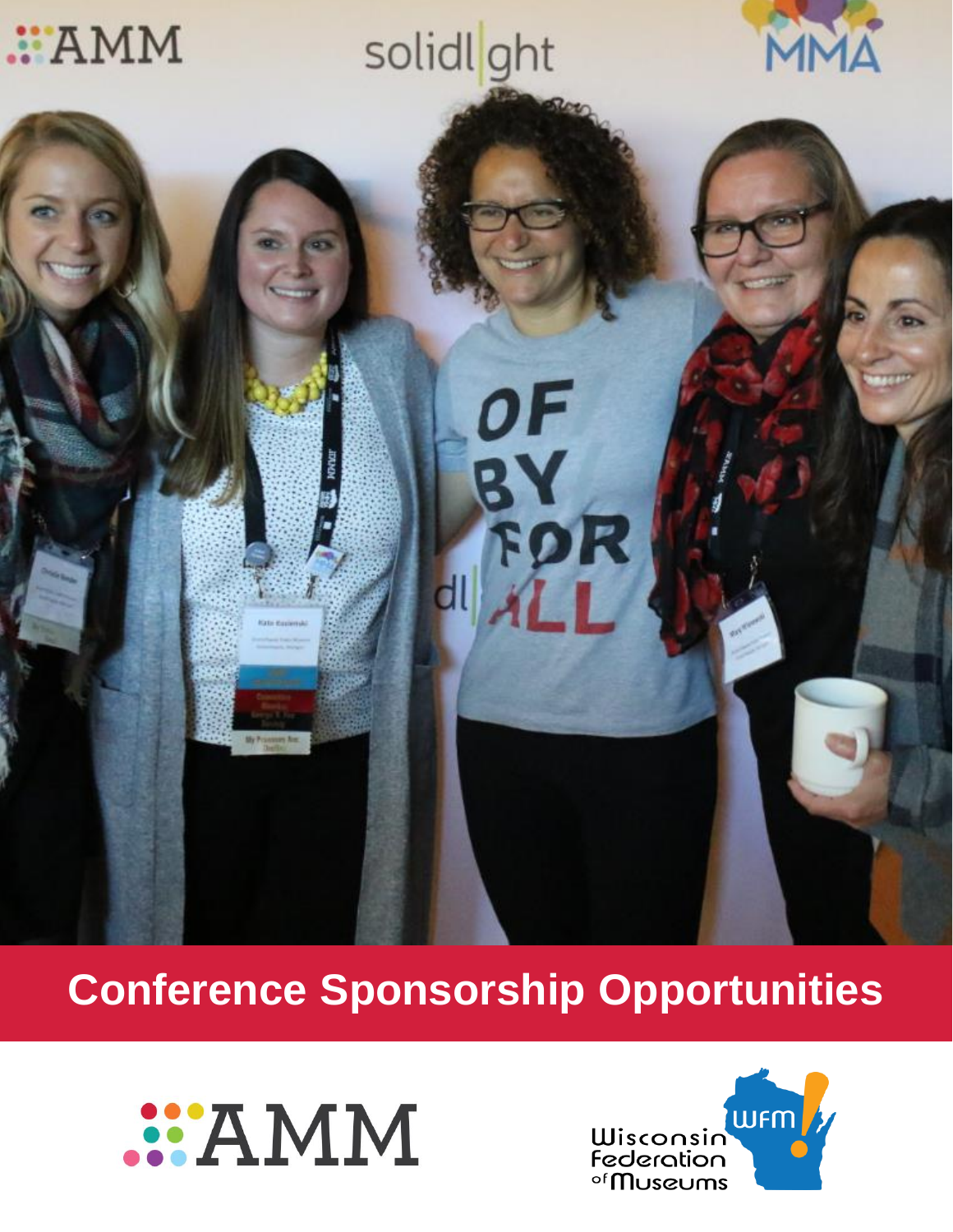## **Build Midwest Connections**



## **Engage hundreds of professionals from the Midwest**

The AMM-WFM 2022 Joint Conference is expected to draw 300+ attendees from 8 states of the Midwest and beyond. We anticipate attendance (virtually and in-person) by individuals representing a range of disciplines, career stages, and museum types – from history and art museums to science centers and historic homes. Conference communications reach 5,000+ professionals through email and social media.

### **Benefits of Participation**

Companies who choose to extend their support of the organization through monetary and in-kind gifts gain access to a range of recognition and benefits.

- Build on existing **relationships** and make new connections
- Increase **visibility** among Midwest museums, science centers, historic sites, universities, and libraries
- Position your company as **supporter of museums**
- Establish yourself as a reliable and trustworthy **resource**

### **Looking to connect with a particular audience? Contact AMM for custom options.**





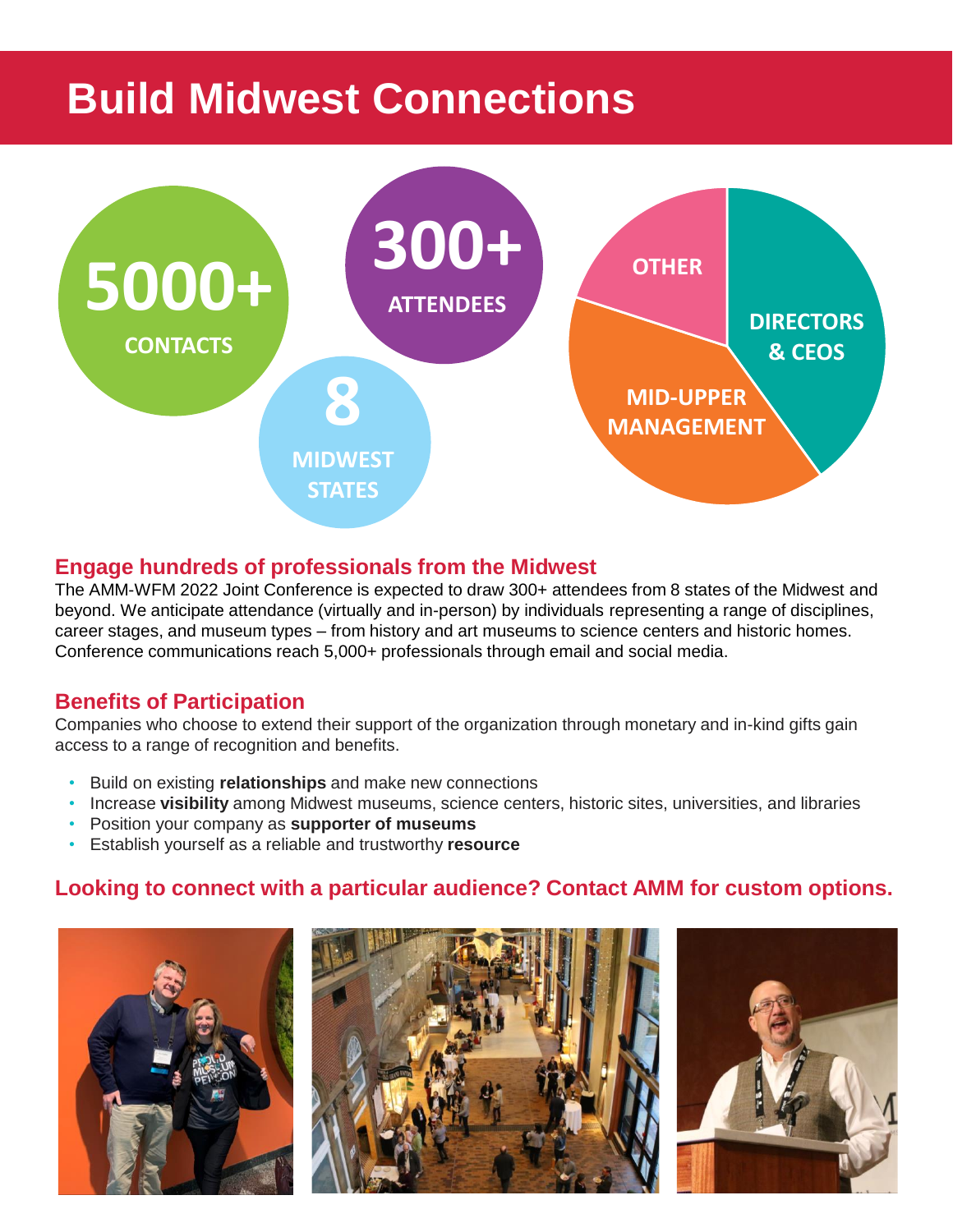| <b>SPONSORSHIP</b><br><b>LEVEL</b> | <b>SPONSORSHIP BENEFITS</b>                                                                                                                                                                                                                                                                                                                                                                                                                                                                                              |                                                | <b>SPONSORED</b><br><b>ACTIVITY</b><br>(Select One)                                                                                                                                                                                                                          |
|------------------------------------|--------------------------------------------------------------------------------------------------------------------------------------------------------------------------------------------------------------------------------------------------------------------------------------------------------------------------------------------------------------------------------------------------------------------------------------------------------------------------------------------------------------------------|------------------------------------------------|------------------------------------------------------------------------------------------------------------------------------------------------------------------------------------------------------------------------------------------------------------------------------|
| <b>PRESENTING</b><br>\$7,500       | 60-min breakout session (virtual or in-person)<br>10x10 booth space at in-person event<br>Virtual expo page<br>Full page program ad - back cover<br>Logo on tote bags<br>Logo on virtual platform home page<br>Feature article on conference website<br>Complimentary tote bag insert<br>10 complimentary virtual + in-person registrations<br>2 evening event tickets per registration<br>Access to virtual platform attendee list<br>Recognition at AMM annual business meeting                                        | ⊠                                              | <b>Full Conference Naming</b><br><b>Rights</b>                                                                                                                                                                                                                               |
| <b>SPOTLIGHT</b><br>\$5,000        | 60-min breakout session (virtual or in-person)<br>$\bullet$<br>• 10x10 booth space at in-person event<br>Virtual expo page<br>$\bullet$<br>15 second spot/slide on session recording<br>Full page program ad - inside front, inside back, or fold<br>Logo on virtual platform home page<br>Complimentary tote bag insert<br>8 complimentary virtual + in-person registrations<br>2 evening event tickets per registration<br>Access to virtual platform attendee list<br>Recognition at AMM annual business meeting<br>٠ | ❏<br>$\Box$<br>$\Box$                          | <b>Keynote Session</b><br><b>Flash Talks</b><br><b>Opening Virtual Session</b>                                                                                                                                                                                               |
| <b>EVENT</b><br>\$2,500            | Brief speaking opportunity at sponsored event<br>$\bullet$<br>Logo on event signage<br>• 10x10 booth space at in-person event<br>Virtual expo page<br>15 second spot/slide on session recording<br>1/2 page program ad<br>Complimentary tote bag insert<br>5 complimentary virtual + in-person registrations<br>Access to virtual platform attendee list<br>Recognition at AMM annual business meeting                                                                                                                   | R.<br>Ø<br>⊠<br>図<br>❏<br>□<br>$\Box$          | <b>Museum Brew Tour</b><br>Milwaukee Public Museum<br>Live @ the Lakefront VIP<br><b>Access Wednesday</b><br>America's Black Holocaust<br>Museum<br><b>Exhibit Reception</b><br>Saturday at Lynden<br>Sculpture Garden<br><b>Midwest Museums</b><br><b>Recognition Lunch</b> |
| <b>SESSION TRACK</b><br>\$1,500    | Live recognition at track sessions<br>15 second spot/slide on one virtual session<br>Virtual expo page<br>1/4 page program ad<br>Complimentary tote bag insert<br>3 complimentary virtual + in-person registrations<br>Access to virtual platform attendee list<br>Recognition at AMM annual business meeting                                                                                                                                                                                                            | □<br>□<br>$\Box$<br>×<br>×<br>$\Box$<br>$\Box$ | Collections<br>Fundraising/Revenue<br>Education/Programs<br><b>Exhibitions</b><br>Leadership<br>Marketing/Digital Media<br><b>Poster Presentations</b>                                                                                                                       |
| <b>LANYARDS</b><br>\$1,500         | B/W logo on conference lanyards<br>Virtual expo page<br>1/4 page program ad<br>Complimentary tote bag insert<br>3 complimentary virtual + in-person registrations<br>Access to virtual platform attendee list<br>Recognition at AMM annual business meeting                                                                                                                                                                                                                                                              | $\Box$                                         | Name Badge Lanyards                                                                                                                                                                                                                                                          |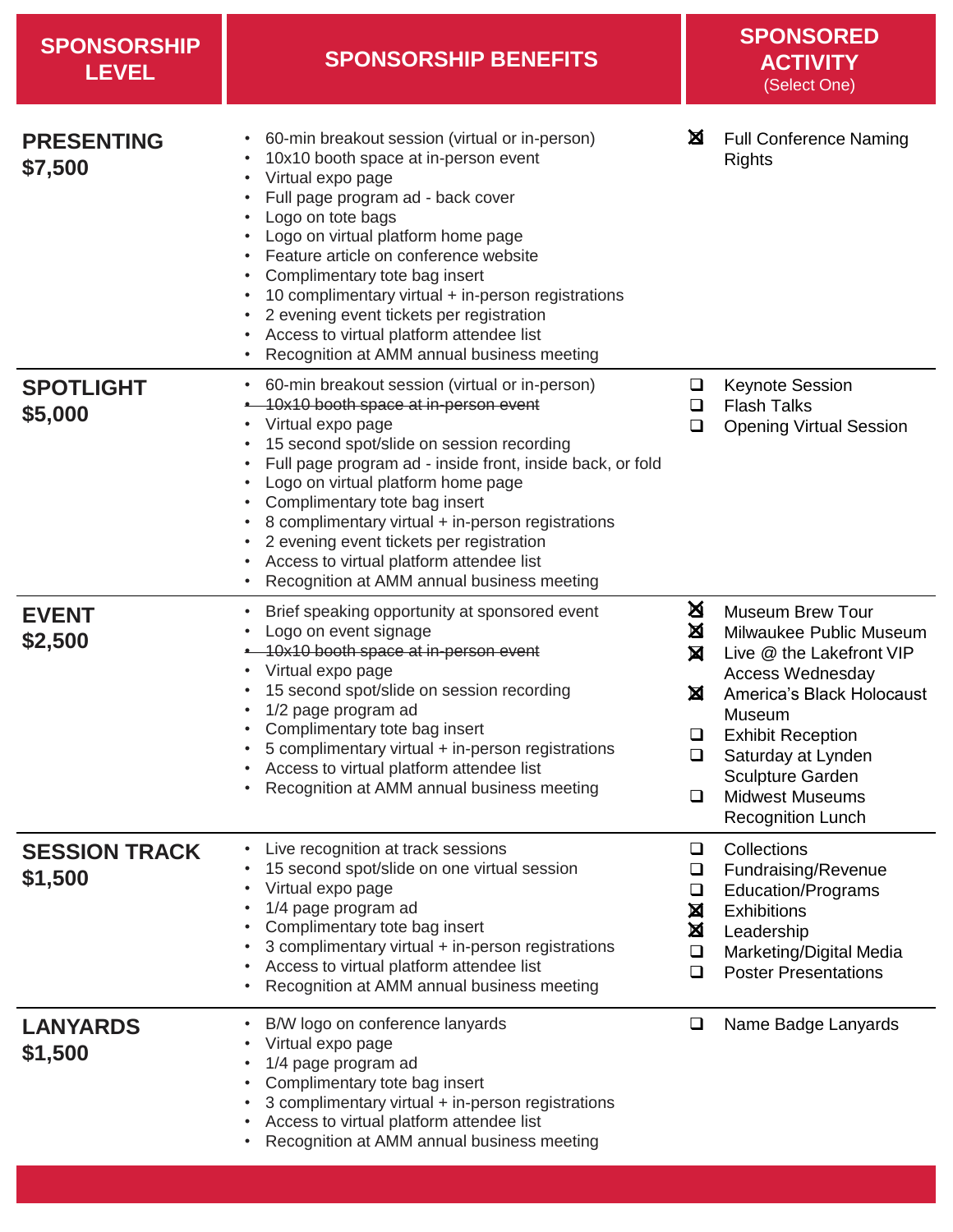| <b>SPONSORSHIP</b><br><b>LEVEL</b>                     | <b>RECOGNITION &amp; BENEFITS</b>                                                                                                                                                                                                                                                                           |                            | <b>SPONSORED</b><br><b>ACTIVITY</b><br>(Select One)                                                                                                                                |
|--------------------------------------------------------|-------------------------------------------------------------------------------------------------------------------------------------------------------------------------------------------------------------------------------------------------------------------------------------------------------------|----------------------------|------------------------------------------------------------------------------------------------------------------------------------------------------------------------------------|
| <b>PROUD MUSEUM</b><br><b>PERSON SHIRTS</b><br>\$1,500 | Logo on sleeve of 2022 limited edition proud museum<br>person t-shirts<br>• Virtual Expo Page<br>1/4 Page Program Ad<br><b>Complimentary Tote Bag Insert</b><br>3 Complimentary Virtual + In-Person Registrations<br>Access to Virtual Platform Attendee List<br>Recognition at AMM annual business meeting | ◻                          | Limited edition Proud<br><b>Museum Person t-shirts</b>                                                                                                                             |
| <b>NETWORKING</b><br>\$1,000                           | Live recognition at event<br>Logo on event signage or slideshow<br>Virtual Expo Page<br>1/4 Page Program Ad<br><b>Complimentary Tote Bag Insert</b><br>• 2 Complimentary Virtual + In-Person Registrations<br>Access to Virtual Platform Attendee List<br>Recognition at AMM annual business meeting        | ❏<br>❏<br>$\Box$<br>❏<br>❏ | <b>Thursday Coffee</b><br><b>Friday Coffee</b><br><b>Virtual Lunchtime Chat</b><br><b>Virtual Happy Hour</b><br>Set of Tables by<br>Discipline at Thursday<br>Lunchtime Roundtable |
| <b>SUPPORTING</b><br>\$500                             | <b>Business Card Size Program Ad</b><br>Virtual Expo Page<br>$\bullet$<br>1 Complimentary Virtual + In-Person Registration<br>Access to Virtual Platform Attendee List<br>Recognition at AMM annual business meeting                                                                                        | ❏<br>❏<br>❏<br>❏           | <b>Gift Registration</b><br>Virtual Tour (1 of 2)<br>Morning Art Tour EAST<br>Morning Art Tour WEST                                                                                |

## **Looking for something else? We're happy to discuss customized options with you.**

## **Additional Benefits**

All sponsors will be recognized on the AMM website (midwestmuseums.org) and the conference website (ammconference.org).

Sponsors at \$500 level will receive a complimentary corporate patron membership with AMM or have their existing corporate membership renewed automatically.

## **Availability**

This guide is not updated to reflect current availability. Please contact AMM at [admin@midwestmuseums.org](mailto:admin@midwestmuseums.org) for available sponsorship options.

## **Exhibits and Ads**

Sponsors who receive complimentary exhibit space as part of their sponsorship package agree to the terms and conditions outlined on the AMM conference website [here.](https://www.ammconference.org/exhibitors/)

Deadlines specifications for program, web ad, and e-news block ad artwork can be found [here.](https://www.ammconference.org/sponsor/advertise/)

## **Thank you!**



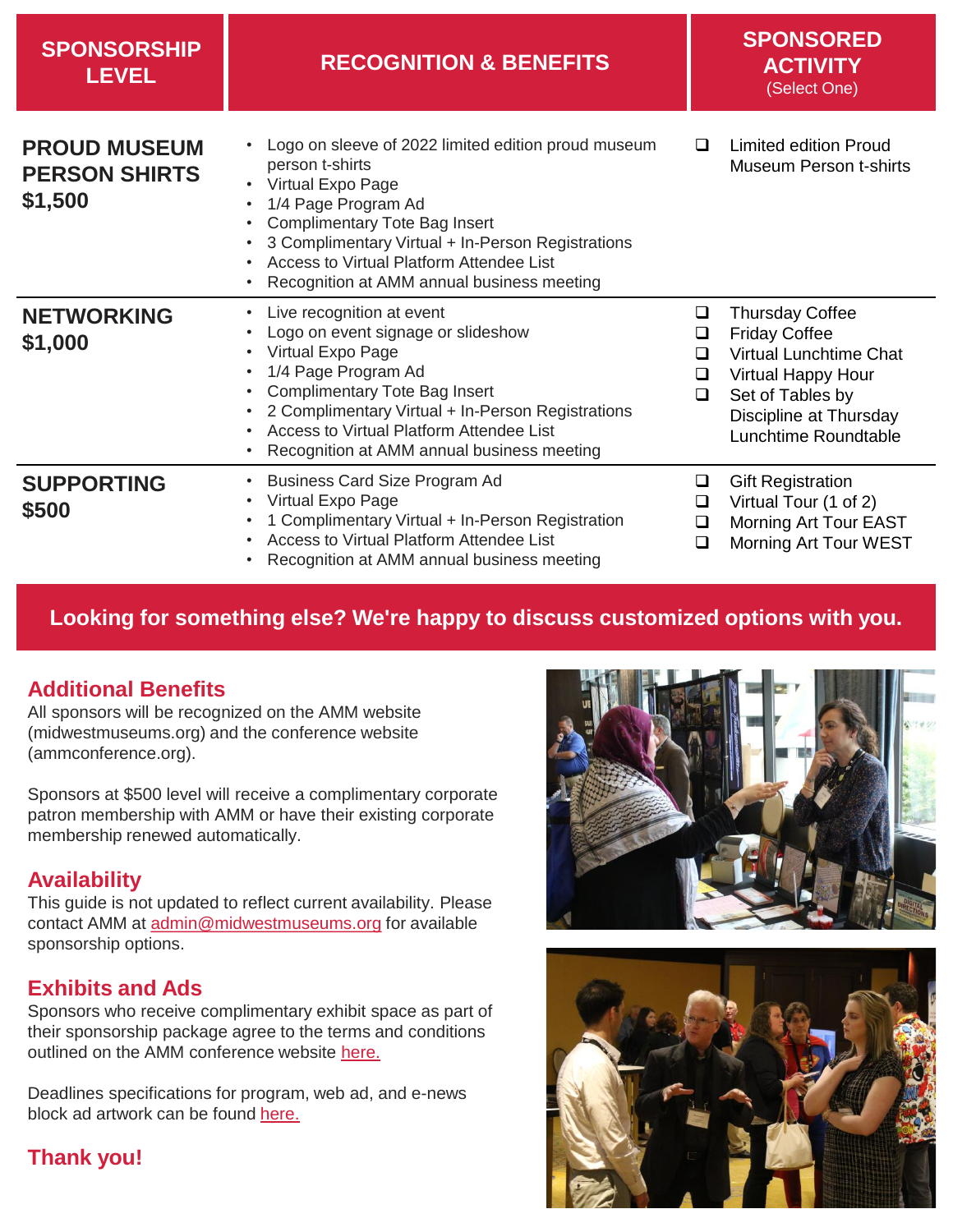## **In-Kind Products and Services**

### **In-Kind Contributions**

Support the conference as an In-Kind Sponsor by providing goods or services at reduced or no cost, in order to help us continue to offer low registration and event ticket rates for attendees.

In-Kind Sponsor opportunities include serving as an event host and/or offering event space, food, beverage, and hospitality service; transportation; AV technical support and hardware loans; and rent-free meeting space, classroom, advertising, or facility use for workshops and events.

We welcome museums of all types and sizes to consider partnering with us as conference hosts. Partner organizations will be recognized for their in-kind contributions of space, food, beverage, and/or staff time.

### **Recognition and Benefits**

Show off your range of services and leave a lasting impression on attendees as an In-Kind Sponsor of evening events, pre-conference workshops, or daily sessions.

In-kind sponsorship contributions are valued based on the event budget or 50% of market value of goods and services provided. In addition, your in-kind contributions may be considered tax deductible.

All In-Kind Sponsors will be recognized on onsite sponsored event signage, the conference website (ammconference.org), AMM website (midwestmuseums.org), the conference program sponsor page, and in event-related social media posts or email blasts.

#### **Based on the value of in-kind goods and services, your company may also receive:**

- Complimentary conference registrations
- Complimentary evening event tickets
- Complimentary exhibitor booth space
- Feature blog posts or e-news articles
- Ad in the final conference program
- Complimentary tote bag insert